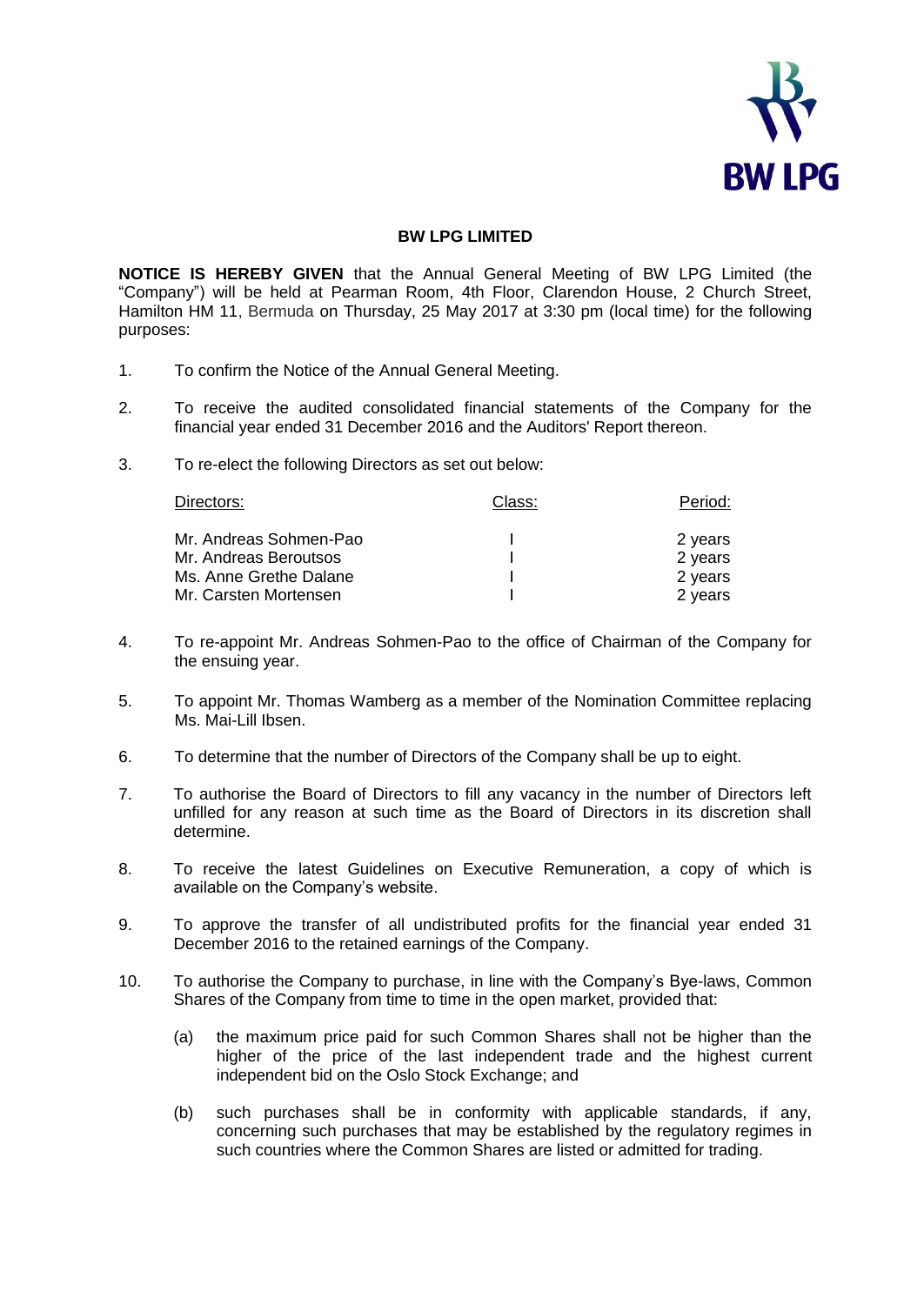11. To approve the annual fees payable for the period from the 2017 Annual General Meeting to the 2018 Annual General Meeting to the Directors and Committee Members as follow:

| Role                                  | <b>Fees</b>       |
|---------------------------------------|-------------------|
| Chairman                              | <b>USD 80,000</b> |
| Vice Chairman                         | <b>USD 70,000</b> |
| <b>Board Members</b>                  | USD 60,000        |
| <b>Audit Committee Chair</b>          | <b>USD 15,000</b> |
| <b>Audit Committee Member</b>         | <b>USD 10,000</b> |
| <b>Remuneration Committee Chair</b>   | <b>USD 10,000</b> |
| <b>Remuneration Committee Member</b>  | USD 5,000         |
| Nomination Committee Chair and Member | NOK 20,000        |

12. To consider, and if thought fit, to approve the reappointment of PricewaterhouseCoopers LLP as auditor for the forthcoming year and to authorise the Board of Directors to determine the auditor's remuneration.

## BY ORDER OF THE BOARD Registered Office:

Mr. Andreas Sohmen-Pao Clarendon House Chairman of the Board<br>
2 May 2017<br>
2 May 2017<br>
2 Mamilton HM11

Hamilton HM11 Bermuda